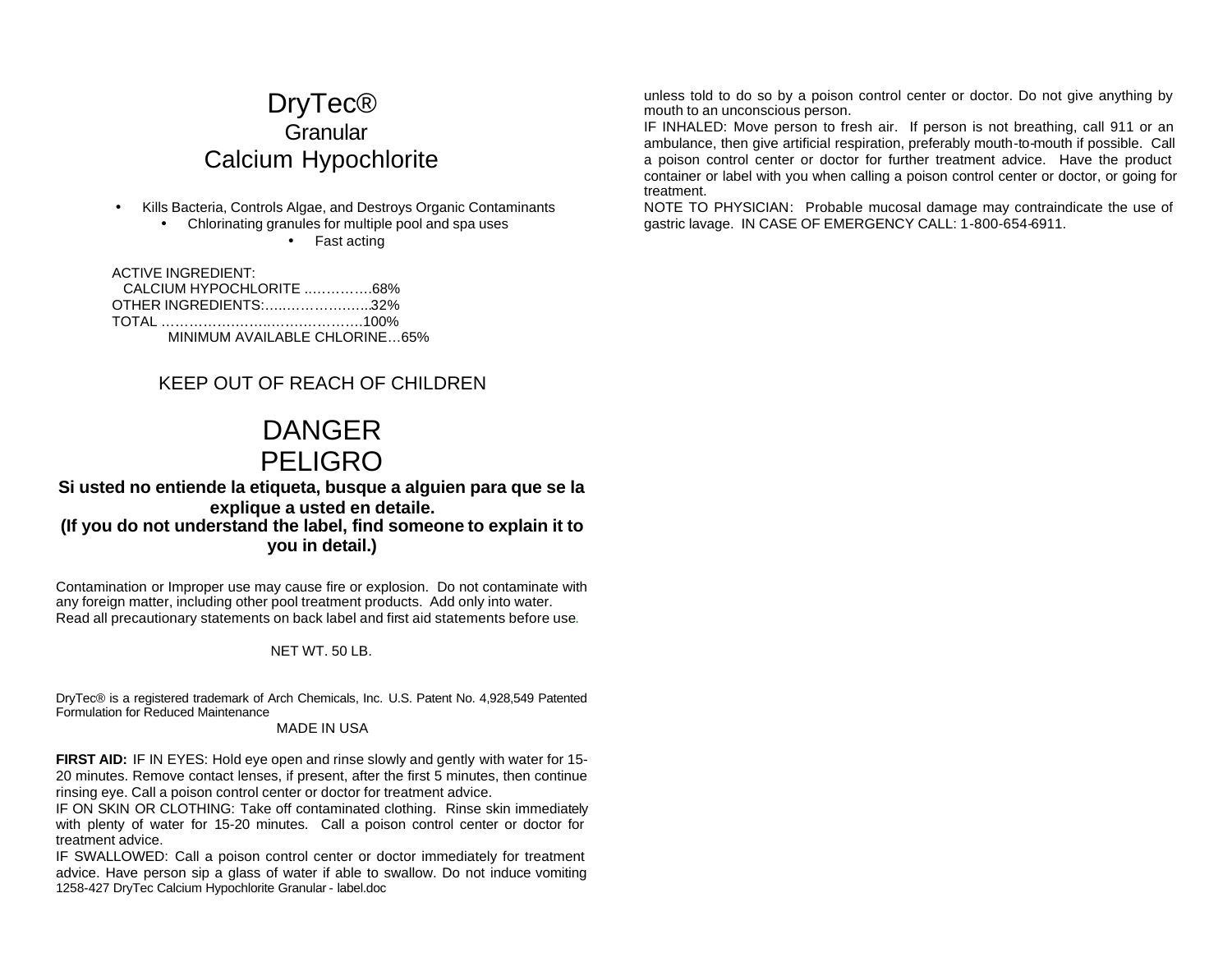**PRECAUTIONARY STATEMENTS** - **HAZARDS TO HUMANS AND DOMESTIC ANIMAL –** DANGER:Highly corrosive. Causes skin and eye damage. May be fatal if swallowed. Do not get in eyes, on skin or on clothing. Do not handle with bare hands. Wear goggles or face shield and use rubber gloves when handling. Only use utensils that are thoroughly clean dry. Irritating to nose and throat. Avoid breathing dust and fumes. Remove and wash contaminated clothing before reuse.

**CHEMICAL HAZARDS:** DANGER. Strong oxidizing agent. Add only into water. Use only clean dry utensils to dispense this product. Do not use this product in a container or dispensing device that has been used with any other product. Keep all foreign matter, including other treatment products, away from this product. Do not allow to become wet or damp before use. Contamination may start a chemical reaction that can give off heat and hazardous gases and may cause a fire or explosion. Do not touch this chemical with a flame or burning material (like a lighted cigarette).

**ENVIRONMENTAL HAZARDS:** This pesticide is toxic to fish and aquatic organisms. Do not discharge effluent containing this product into lakes, ponds, streams, estuaries, oceans or public waters unless in accordance with the requirements of a National Pollutant Discharge Elimination System (NPDES) permit and the permitting authority has been notified in writing prior to discharge. Do not discharge effluent containing this product to sewer systems without previously notifying the local sewage treatment plant authority. For guidance contact your State Water Board or Regional Office of the EPA.

**STORAGE & DISPOSAL:** Keep this product dry in its tightly closed container when not in use. Store in a cool, dry, well-ventilated area. Keep away from heat or open flame. Do not reuse empty container. Rinse empty container thoroughly with water to dissolve all material and discard container in trash. For disposal of a contaminated or decomposing product, see Emergency Handling.

**EMERGENCY HANDLING:** In case of contamination or decomposition – Do not reseal container. Immediately remove container to an open and well-ventilated outdoor area by itself. Flood with large amounts of water. Dispose of the container and any remaining contaminated material in an approved landfill area.

**DIRECTIONS FOR USE:** It is a violation of Federal law to use this product in a manner inconsistent with its labeling.

*READ ALL PRECAUTIONARY STATEMENTS BEFORE USE.*

**SANITIZATION OF NONPOROUS FOOD CONTACT SURFACES: RINSE METHOD** - A solution of 100 ppm available chlorine may be used in the sanitizing solution if a chlorine test kit is available. Solutions containing an initial concentration of 100 ppm available chlorine must be tested and adjusted periodically to insure that the available chlorine does not drop below 50 ppm. Prepare a 100 ppm sanitizing solution by thoroughly mixing 1 oz. of this product with 40 gallons of water. If no test kit is available, prepare a sanitizing solution by thoroughly mixing 1 oz. of this product with 20 gallons of water to provide approximately 200 ppm available chlorine by weight. Clean equipment surfaces in the normal manner. Prior to use, rinse all surfaces thoroughly with the sanitizing solution, maintaining contact with the sanitizer for at least 2 minutes. If solution contains less than 50 ppm available chlorine, as determined by a suitable test kit, either discard the solution or add sufficient product to reestablish a 200 ppm residual. Do not rinse equipment with water after treatment and do not soak equipment overnight. Sanitizers used in automated systems may be used for general cleaning but may not be reused for sanitizing purposes. **IMMERSION METHOD** - A solution of 100 ppm available chlorine may be used in the sanitizing solution if a chlorine test kit is available. Solutions containing an initial concentration of 100 ppm available chlorine must be tested and adjusted periodically to insure

1258-427 DryTec Calcium Hypochlorite Granular - label.doc

that the available chlorine does not drop below 50 ppm. Prepare a 100 ppm sanitizing solution by thoroughly mixing 1 oz. of this product with 40 gallons of water. If no test kit is available, prepare a sanitizing solution by thoroughly mixing 1 oz. of this product with 20 gallons of water to provide approximately 200 ppm available chlorine by weight. Clean equipment in the normal manner. Prior to use, immerse equipment in the sanitizing solution for at least 2 minutes and allow the sanitizer to drain. If solution contains less than 50 ppm available chlorine, as determined by a suitable test kit, either discard the solution or add sufficient product to reestablish a 200 ppm residual. Do not rinse equipment with water after treatment. Sanitizers used in automated systems may be used for general cleaning but may not be reused for sanitizing purposes.

**SANITIZATION OF POROUS FOOD CONTACT SURFACES: RINSE METHOD** - Prepare a 600 *ppm* solution by thoroughly mixing 3 oz. of this product with 20 gallons of water. Clean surfaces in the normal manner. Rinse all surfaces thoroughly with the 600 ppm solution, maintaining contact for at least 2 minutes Prepare a 200 ppm sanitizing solution by thoroughly mixing 1 oz. of this product with 20 gallons of water. Prior to using equipment, rinse all surfaces with a 200 ppm available chlorine solution. Do not rinse and do not soak equipment overnight. **IMMERSION METHOD** - Prepare a 600 ppm solution by thoroughly mixing, in an immersion tank, 3 oz. of this product with 20 gallons of water. Clean equipment in the normal manner. Prepare a 200 ppm sanitizing solution by thoroughly mixing 2 oz. of this product with 10 gallons of water. Prior to using, immerse equipment in the 200 ppm sanitizing-solution for at least 2 minutes and allow the sanitizer to drain. Do not rinse and do not soak equipment overnight. **COARSE SPRAY METHOD** - Preclean all surfaces after use. Prepare a 600 ppm available chlorine sanitizing solution of sufficient size by thoroughly mixing the product in a ratio of 3 oz. product with 20 gallons of water. Use spray equipment which can resist hypochlorite solutions. Always empty and rinse spray equipment with potable water after use. Thoroughly spray all surfaces until wet, allowing excess sanitizer to drain. Vacate area for at least 2 hours. Prior to using equipment, rinse all surfaces with a 200 ppm available chlorine solution. Prepare a 200 ppm sanitizing solution by thoroughly mixing 1 oz. of this product with 20 gallons of water.

**SEWAGE & WASTEWATER EFFLUENT TREATMENT -** The disinfection of sewage effluent must be evaluated by determining the total number of coliform bacteria and/or fecal coliform bacteria (as determined by the Most Probable Number (MPN) procedure) of the chlorinated effluent has been reduced to or below the maximum permitted by the controlling regulatory jurisdiction. On the average, satisfactory disinfection of secondary wastewater effluent can be obtained when the chlorine residual is 0.5 ppm after 15 minutes contact. Although the chlorine residual is the critical factor in disinfection, the importance of correlating chlorine residual with bacterial kill must be emphasized. The MPN of the effluent, which is directly related to the water quality standards requirements, should be the final and primary standard and the chlorine residual should be considered an operating standard valid only to the extent verified by the coliform quality of the effluent. The following are critical factors affecting wastewater disinfection: 1. Mixing: It is imperative that the product and the waste water be instantaneously and completely flash mixed to assure reaction with every chemically active soluble and particulate component of the waste water. 2. Contacting: Upon flash mixing, the flow through the system must be maintained. 3. Dosage/Residual Control: Successful disinfection is extremely dependent on response to fluctuating chlorine demand to maintain a predetermined, desirable chlorine level. Secondary effluent should contain 0.2 to 1.0 ppm chlorine residual after a 15 to 30 minute contact time. A reasonable average of residual chlorine is 0.5 ppm after 15 minutes contact time.

**SEWAGE AND WASTEWATER TREATMENT: EFFLUENT SLIME CONTROL** - Apply a 100 to 1,000 ppm available chlorine solution at a location which will allow complete mixing. Prepare this solution by mixing 2 to 20 oz. of this product with 100 gallons of water. Once control is evident, apply a 15 ppm available chlorine solution. Prepare this solution by mixing 0.3 oz. of this product with 100 gallons of water. **FILTER BEDS: SLIME CONTROL -** Remove filter from service, drain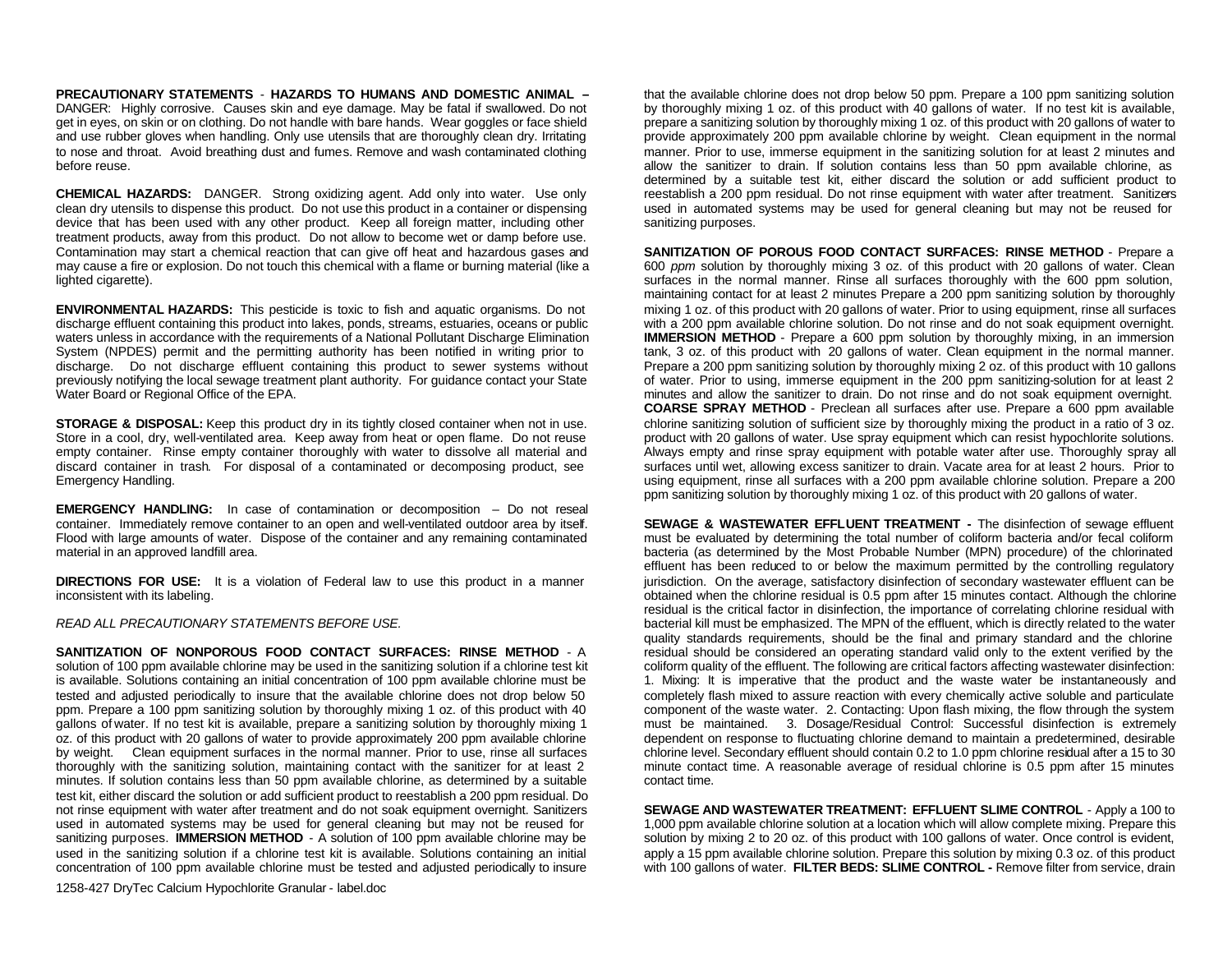to a depth of 1 ft. above filter sand, and add 16 oz. of product per 20 sq. ft. evenly over the surface. Wait 30 minutes before draining water to a level that is even with the top of the filter. Wait for 4 to 6 hours before completely draining and backwashing filter.

**DISINFECTION OF DRINKING WATER - EMERGENCY/PUBLIC/INDIVIDUAL SYSTEMS: PUBLIC SYSTEMS -** Mix a ratio of 1 oz. of this product to 6,000 gallons of water. Begin feeding this solution with a hypochlorinator until a free available chlorine residual of at least 0.2 ppm and no more than 0.6 ppm is attained throughout the distribution system. Check water frequently with a chlorine test kit. Bacteriological sampling must be conducted at a frequency no less than that prescribed by the National Interim Primary Drinking Water Regulations. Contact your local Health Department for further details. **INDIVIDUAL SYSTEMS: DUG WELLS -** Upon completion of the casing (lining) wash the interior of the casing (lining) with a 100 ppm available chlorine solution using a stiff brush. This solution can be made by thoroughly mixing 1 oz. of this product into 40 gallons of water. After covering the well, pour the sanitizing solution into the well through both the pipe sleeve opening and the pipeline. Wash the exterior of the pump cylinder also with the sanitizing solution. Start pump and pump water until strong odor of chlorine in water is noted. Stop pump and wait at least 24 hours. After 24 hours flush well until all traces of chlorine have been removed from the water. Contact your local Health Department for further details. **INDIVIDUAL WATER SYSTEMS: DRILLED, DRIVEN & BORED WELLS** - Run pump until water is as free from turbidity as possible. Pour a 100 ppm available chlorine sanitizing solution into the well, this solution can be made by thoroughly mixing 1 oz. of this product into 40 gallons of water. Add 5 to 10 gallons of clean, chlorinated water to the well in order to force the sanitizer into the rock formation. Wash the exterior of pump cylinder with the sanitizer. Drop pipeline into well, start pump and pump water until strong odor of chlorine in water is noted. Stop pump and wait at least 24 hours. After 24 hours flush well until all traces of chlorine have been removed from the water. Deep wells with high water levels may necessitate the use of special methods for introduction of the sanitizer into the well. Consult your local Health Department for further details. **INDIVIDUAL WATER SYSTEMS: FLOWING ARTESIAN WELLS -** Artesian wells generally do not require disinfection. If analyses indicate persistent contamination, the well should be disinfected. Consult your local Health Department for further details.

**EMERGENCY DISINFECTION** - When boiling of water for 1 minute is not practical, water can be made potable by using this product. Prior to addition of the sanitizer, remove all suspended material by filtration or by allowing it to settle to the bottom. Decant the clarified, contaminated water to a clean container and add 1 grain of this product to 1 gallon of water. One grain is approximately the size of the letter "o" in this sentence. Allow the treated water to stand for 30 minutes. Properly treated water should have a slight chlorine odor. If not, repeat dosage and allow the water to stand an additional 15 minutes. The treated water can then be made palatable by pouring it between clean containers for several times.

**PUBLIC WATER SYSTEMS: RESERVOIRS** - ALGAE CONTROL- Hypochlorinate streams feeding the reservoir. Suitable feeding points should be selected on each stream at least 50 yards upstream from the points of entry into the reservoir. **MAINS** - Thoroughly flush section to be sanitized by discharging from hydrants. Permit a water flow of at least 2.5 feet per minute to continue under pressure while injecting this product by means of a hypochlorinator. Stop water flow when a chlorine residual test of 50 ppm is obtained at the low pressure end of the new main section after a 24 hour retention time. When chlorination is completed, the system must be flushed free of all heavily chlorinated water. **NEW TANKS, BASINS, ETC.** - Remove all physical soil from surfaces. Place 4 oz. of this product for each 5 cubic feet of working capacity (500 ppm available chlorine). Fill to working capacity and allow to stand for at least 4 hours. Drain and flush with potable water and return to surface. **NEW FILTER SAND** - Apply 16 oz. of this product for each 150 to 200 cubic feet of sand. The action of the product dissolving as the water passes through the bed will aid in sanitizing the new sand. **NEW WELLS** - Flush the casing with a 50 ppm available chlorine solution of water containing 1 oz. of this product for each 100 gallons of water. The solution should be pumped or fed by gravity into the well after thorough mixing with

1258-427 DryTec Calcium Hypochlorite Granular - label.doc

agitation. The well should stand for several hours or overnight under chlorination. It may then be pumped until a representative raw water sample is obtained. Bacterial examination of the water will indicate whether further treatment is necessary. **EXISTING EQUIPMENT** - Remove equipment from service, thoroughly clean surfaces of all physical soil. Sanitize by placing 4 oz. of this product for each 5 cubic feet capacity (approximately 500 ppm available chlorine). Fill to working capacity and let stand at least 4 hours. Drain and place in service. If the previous treatment is not practical, surfaces may be sprayed with a solution containing 1 oz. of this product for each 5 gallons of water (approximately 1,000 ppm available chlorine). After drying, flush with water and return to service.

**EMERGENCY DISINFECTION AFTER FLOODS: WELLS** - Thoroughly flush contaminated casing with a 500 ppm available chlorine solution. Prepare this solution by mixing 1 oz. of this product with 10 gallons of water. Backwash the well to increase yield and reduce turbidity, adding sufficient chlorinating solution to the backwash to produce a 10 ppm available chlorine residual, as determined by a chlorine test kit. After the turbidity has been reduced and the casing has been treated, add sufficient chlorinating solution to produce a 50 ppm available chlorine residual. Agitate the well water for several hours and take a representative water sample. Treat well again if water samples are biologically unacceptable. **RESERVOIRS** - In case of contamination by overflowing streams, establish hypochlorinating stations upstream of the reservoir. Chlorinate the inlet water until the entire reservoir obtains a 0.2 ppm available chlorine residual, as determined by a suitable chlorine test kit. In case of contamination from surface drainage, apply sufficient product directly to the reservoir to obtain a 0.2 ppm available chlorine residual in all parts of the reservoir. **BASINS, TANKS, FLUMES, ETC**. - Thoroughly clean all equipment, then apply 4 oz. of product per 5 cu. ft. of water to obtain 500 ppm available chlorine, as determined by a suitable test kit. After 24 hours drain, flush, and return to service. If the previous method is not suitable, spray or flush the equipment with a solution containing 1 oz. of this product for each 5 gallons of water (1,000 ppm available chlorine). Allow to stand for 2 - 4 hours, flush and return to service. **FILTERS** - when the sand filter needs replacement, apply 16 oz. of this product for each 150 to 200 cubic feet of sand. When the filter is severely contaminated, additional product should be distributed over the surface at the rate of 16 oz. per 20 sq. ft. Water should stand at a depth of 1 foot above the surface of the filter bed for 4 to 24 hours. When filter beds can be back washed of mud and silt, apply 16 oz. of this product per each 50 sq. ft., allowing the water to stand at a depth of 1 foot above the filter sand. After 30 minutes, drain water to the level of the filter. After 4 to 6 hours drain, and proceed with normal back washing. **DISTRIBUTION SYSTEM** - Flush repaired or replaced section with water. Establish a hypochlorinating station and apply sufficient product until a consistent available chlorine residual of at least 10 ppm remains after a 24-hour retention time. Use a chlorine test kit.

**EMERGENCY DISINFECTION AFTER FIRES: CROSS CONNECTIONS OR EMERGENCY CONNECTIONS -** Hypochlorination or gravity feed equipment should be set up near the intake of the untreated water supply. Apply sufficient product to give a chlorine residual of at least 0.1 to 0.2 ppm at the point where the untreated supply enters the regular distribution system. Use a chlorine test kit. **EMERGENCY DISINFECTION AFTER DROUGHTS: SUPPLEMENTARY WATER SUPPLIES** - Gravity or mechanical hypochlorite feeders should be set up on a supplementary line to dose the water to a minimum chlorine residual of 0.2 ppm after a 20 minute contact time. Use a chlorine test kit. **WATER SHIPPED IN BY TANKS, TANK CARS, TRUCKS, ETC**. -Thoroughly clean all containers and equipment. Spray a 500 ppm available chlorine solution and rinse with potable water after 5 minutes. This solution is made by mixing 1 oz. of this product for each 5 gallons of water. During the filling of the containers, dose with sufficient amounts of this product to provide at least a 0.2 ppm chlorine residual. Use a chlorine test kit. **EMERGENCY DISINFECTION AFTER MAIN BREAKS: MAINS** - Before assembly of the repaired section, flush out mud and soil. Permit a water flow of at least 2.5 feet per minute to continue under pressure while injecting this product by means of a hypochlorinator. Stop water flow when a chlorine residual test of 50 ppm is obtained at the low pressure end of the new main